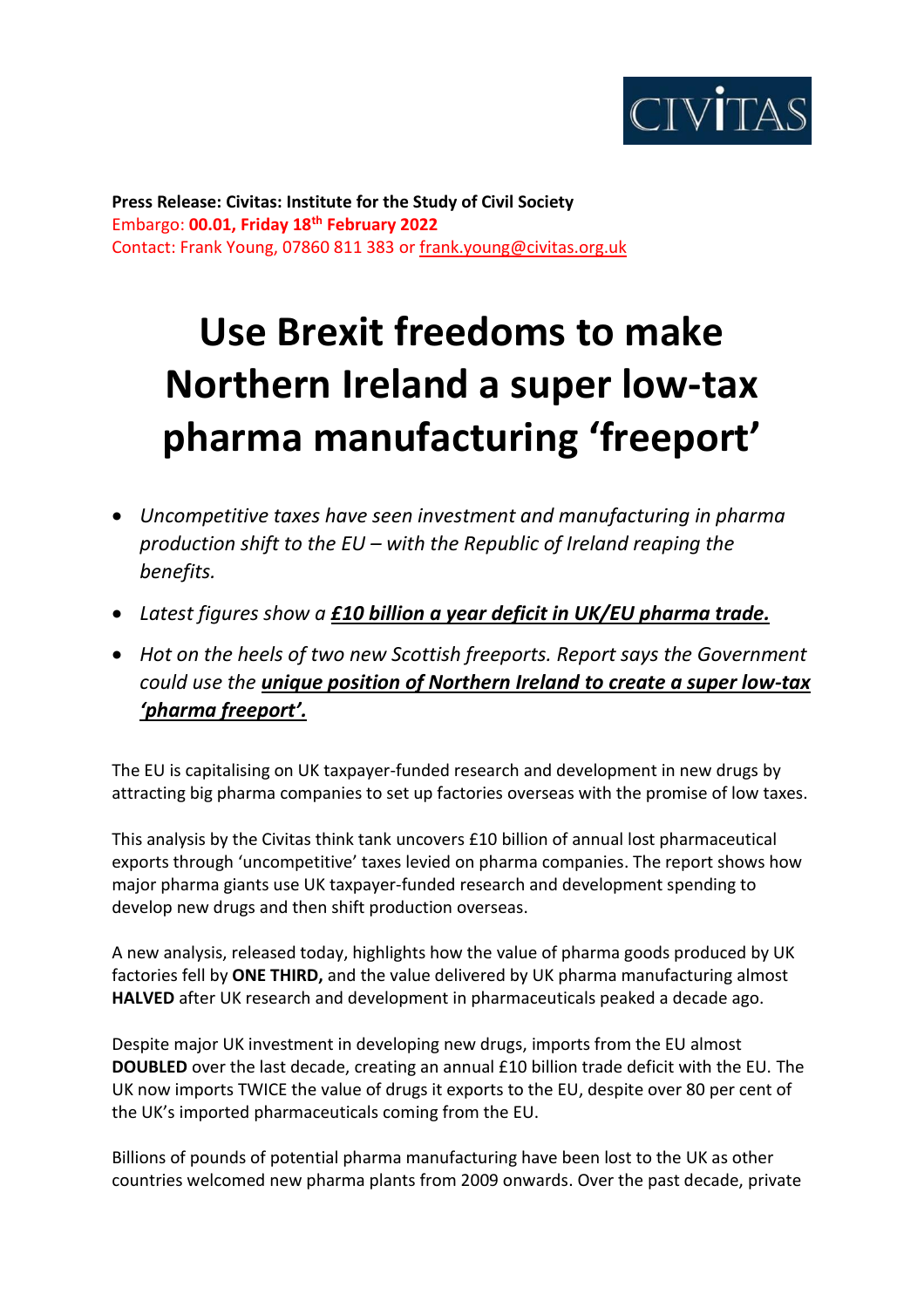sector investment in pharma manufacturing has swerved away from the UK towards other EU countries, including low-tax Ireland.

Ireland's pharma exports are now worth TWICE the value of the UK's pharma exports, as low corporation tax and tax credits lure pharma giants to its shores. Irish pharma exports topped a massive €62 billion in 2020, with Irish officials recently claiming 'close to the biggest wave of investment in bio-tech facilities anywhere in the world.'

In *Prospects for a Global Britain,* trade analyst Phil Radford suggests a solution: creating a super low-tax pharma manufacturing freeport in Northern Ireland by taking advantage of its unique post-Brexit position.

According to Radford, Northern Ireland is now in a 'unique position' to become a major pharmaceutical manufacturing powerhouse, if ministers slash taxes on the production of new drugs in the province. Radford says the Government could 'shift the investment calculus for global pharma' by creating a new, super low-tax pharma freeport in Northern Ireland.

The Northern Ireland (NI) Protocol requires the region to follow EU laws for manufacturing new drugs. The UK government still sets taxes levied on companies doing business in the province. Drugs produced in Northern Ireland can still be sold seamlessly to the EU and the UK.

Turning Northern Ireland into a special pharma production tax zone would allow the province to compete 'aggressively' on tax and scoop up 'pharmaceutical skills and expertise' over the border in the Republic of Ireland.

Phil Radford said:

*'Nothing substantive will change in UK pharma manufacturing and trade unless UK governments address tax discrepancy. There is no other UK manufacturing sector where dependence on the EU for imports is so high and also rising.*

*'The UK can pour money into R&D. But if it can't shift the investment calculus for global pharma so that it's more profitable to manufacture in the UK, then there's no reason why the current adverse trend should change. Dependence on overseas pharma supply will increase, and the profits from UK science will accrue on balance sheets in other jurisdictions.*

*'Northern Ireland's regulatory challenge can be turned into a manufacturing opportunity. Pharmaceuticals produced in Northern Ireland will, in the end, have seamless access to both markets because no other solution is politically enforceable.* 

*'The UK Treasury could pile tax breaks into pharmaceutical investment and manufacturing in Northern Ireland without prejudicing its tax regime in the rest of the UK. If it did so, the pharmaceutical industry and its truly supple supply chains would be the very first to take notice. For them, investing in Northern Ireland would be a smart hedge against regulatory UK–EU spats. And where tax breaks go, pharma follows.'*